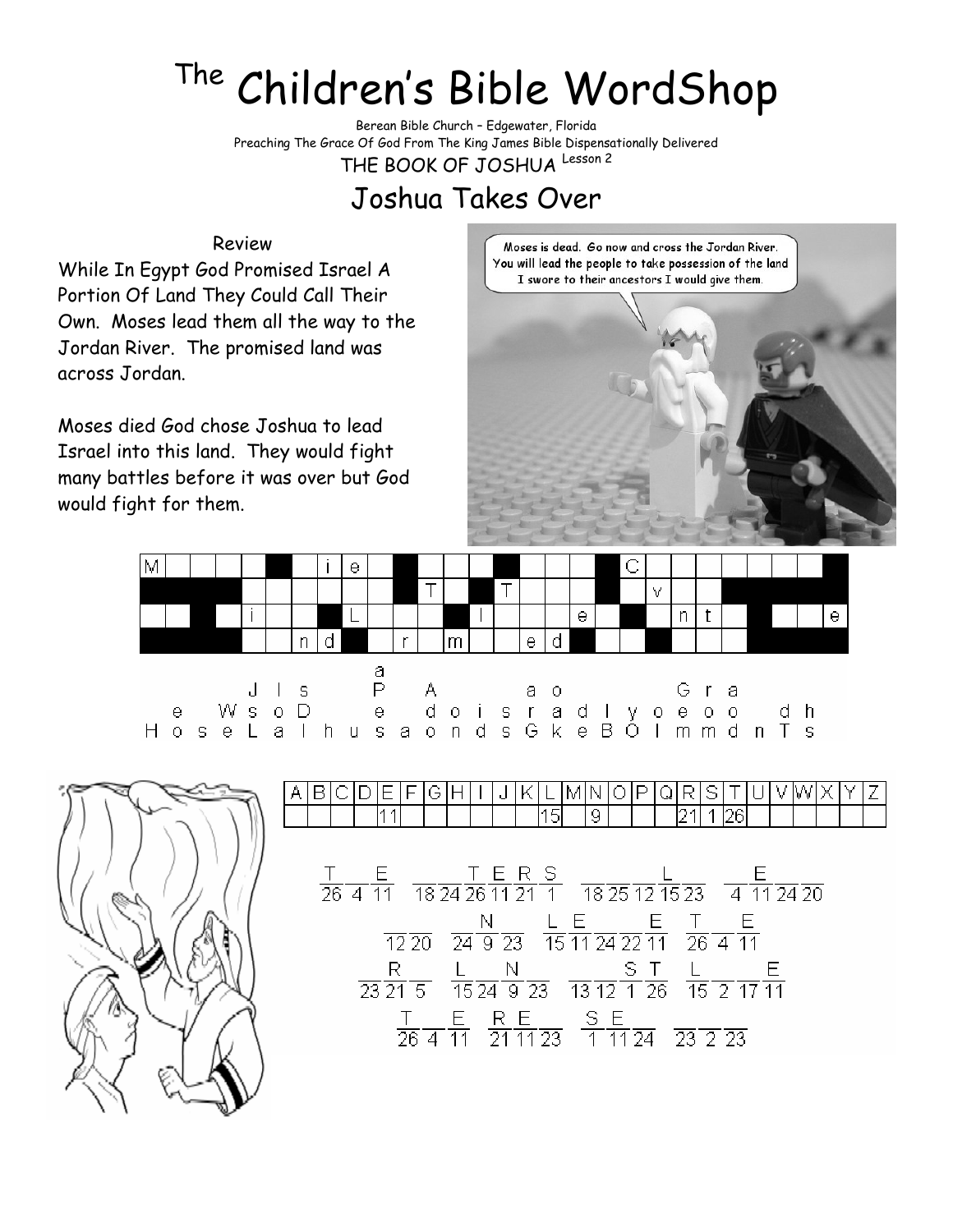## Joshua Takes Over

P1 God used Moses to get Israel out of Egypt where they were slaves. God promised Israel a land of their own to live in.

P2 On the map you can follow the path that Moses took. Notice he crosses the Red sea. This is where God parted the sea and Israel crossed on dry land.

P3 The armies of the Egyptians were drowned here when they tried to follow Israel. In the 1970's an archeologist named Ron Wyatt actually found Egyptian chariot wheels in the Red Sea where Moses crossed.



P4 Everyday in the news you can hear about the wars going on in this part of the world. **Israel, Iraq, Iran, Turkey and other lands in the news.** People have been fighting over this land for 2,000 years. But God gave it to Israel and one day, after the "age of grace" is over he will make sure they have it.



P5 Moses dies, God buries him, and now the LORD comes to Joshua and tells him that he is taking the place of Moses.

P6 Josh 1:1… the LORD spake unto Joshua the son of Nun, Moses' minister, saying, 2 Moses my servant is dead; now therefore arise, go over this Jordan, thou, and all this people, unto the land which I do give to them, even to the children of Israel.

P7 God encourages Joshua by telling him that he cannot fail as long as he is courageous and follows the Word of God.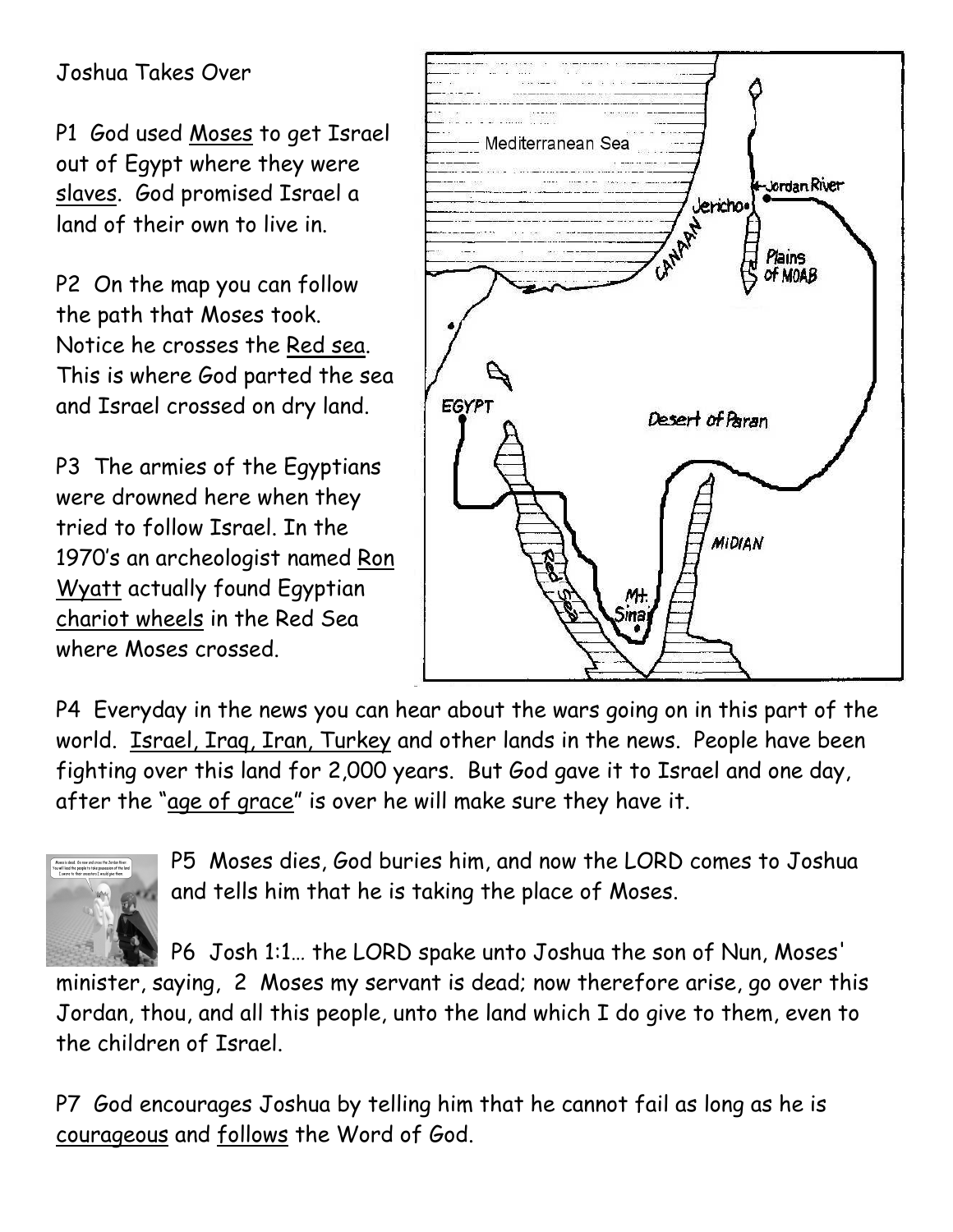P8 As God was with Moses so he would be with Joshua as well. Josh 1:5 There shall not any man be able to stand before thee all the days of thy life: as I was with Moses, so I will be with thee: I will not fail thee, nor forsake thee.

P9 Joshua now goes to the people and begins to get them ready for the trip across the Jordan river.

P10 Josh 1:10 Then Joshua commanded the officers of the people, saying, 11 Pass through the host, and command the people, saying, Prepare you victuals food; for within three days ye shall pass over this Jordan, to go in to possess the land, which the LORD your God giveth you to possess it.

More Next Week…



- 1. Who did God use to get Israel out of Egypt? P1
- 2. What kind of life did Israel have in Egypt? P1
- 3. What sea did Israel cross? P2
- 4. What archeologist found Egyptian chariot wheels in the Red Sea? P3
- 5. When will Israel get their land back? P4
- 6. Joshua would never fail if he did what two things? P7
- 7. God would be with Joshua just as he was with whom? P8
- 8. Finish: "I will never \_\_\_\_\_\_ thee, nor \_\_\_\_\_\_\_\_ thee. P8
- 9. What are victuals? P10
- 10. What did you learn today?